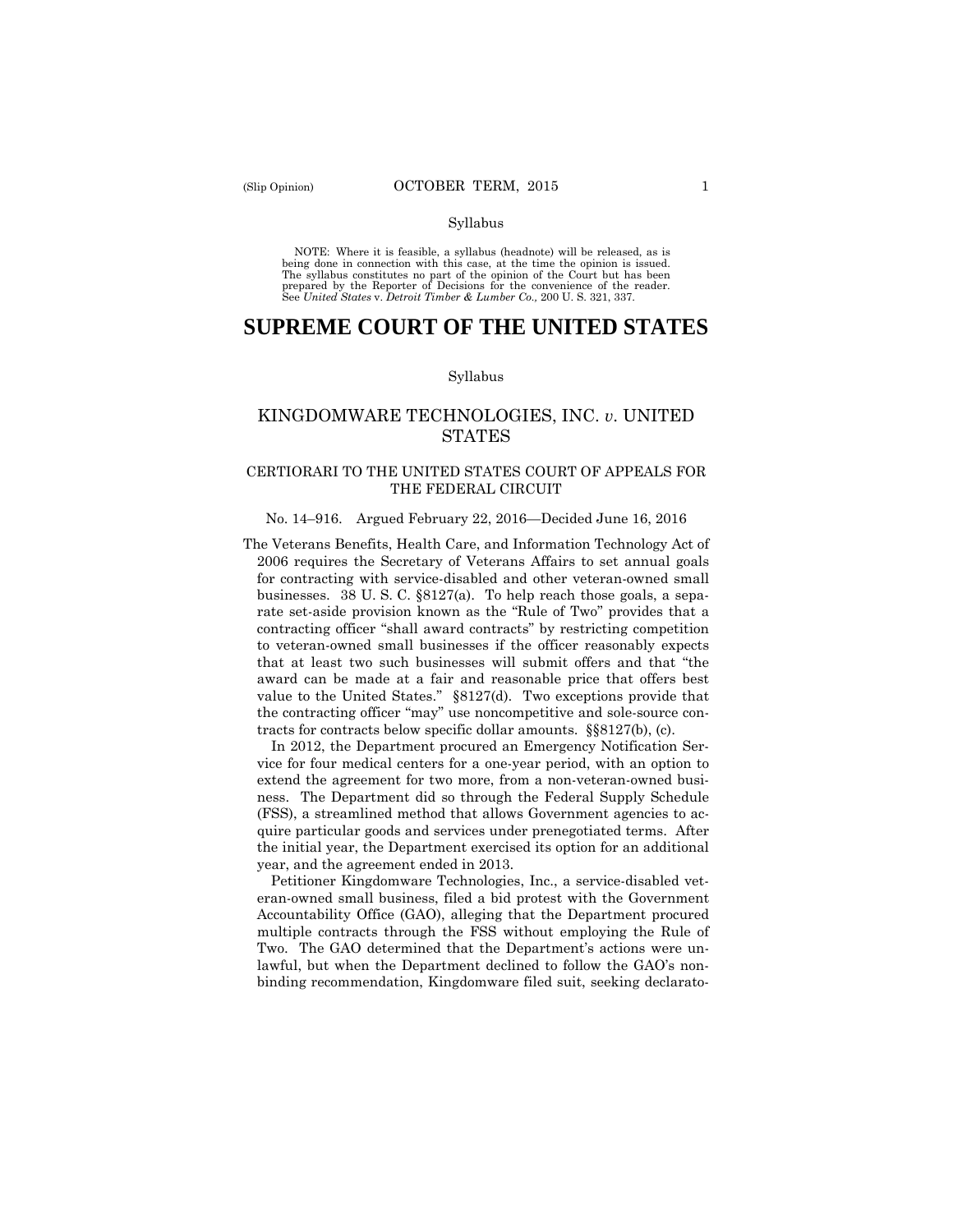#### Syllabus

ry and injunctive relief. The Court of Federal Claims granted summary judgment to the Government, and the Federal Circuit affirmed, holding that the Department was only required to apply the Rule of Two when necessary to satisfy its annual goals.

#### *Held*:

1. This Court has jurisdiction to reach the merits of this case. For a federal court to have Article III jurisdiction "an actual controversy must exist . . . through all stages of the litigation." *Already, LLC* v. *Nike, Inc.*, 568 U.S.  $\_\_\_\_\_\_\_\_\_\_\$  Here, no court is capable of granting petitioner relief initially sought in the complaint because the shortterm FSS contracts have been completed by other contractors. However, the controversy is " capable of repetition, yet evading review." *Spencer* v. *Kemna*, 523 U. S. 1, 17. The procurements were fully performed in less than two years after they were awarded, and it is reasonable to expect that the Government will refuse to apply the Rule of Two in a future bid by Kingdomware. Pp. 6–8.

2. Section 8127(d)'s contracting procedures are mandatory and apply to all of the Department's contracting determinations. Pp. 8–12.

 guishes between "may" and "shall," the latter generally imposes a (a) Section 8127(d)'s text unambiguously requires the Department to use the Rule of Two before contracting under the competitive procedures. The word "shall" usually connotes a requirement, unlike the word "may," which implies discretion. Compare *Lexecon Inc.* v. *Milberg Weiss Bershad Hynes & Lerach*, 523 U. S. 26, 35, with *United States* v. *Rodgers*, 461 U. S. 677, 706. The use of the word "may" in §§8127(b) and (c) confirms this reading; for when a statute distinmandatory duty. Pp. 8–9.

(b) Alternative readings of §8127(d) are unpersuasive. First, §8127(d)'s prefatory clause, which declares that the Rule of Two is designed "for the purposes of" meeting §8127(a)'s annual contracting goals, has no bearing on whether §8127(d)'s requirement is mandatory or discretionary. The prefatory clause's announcement of an objective does not change the operative clause's plain meaning. See *Yazoo & Mississippi Valley R. Co.* v. *Thomas*, 132 U. S. 174, 188. Second, an FSS order is a "contract" within the ordinary meaning of that term; thus, FSS orders do not fall outside §8127(d), which applies when the Department "award[s] contracts." Third, to say that the Rule of Two will hamper mundane Government purchases misapprehends current FSS practices, which have expanded well beyond simple procurement to, as in this case, contracts concerning complex information technology services over a multiyear period. Finally, because the mandate §8127(d) imposes is unambiguous, this Court declines the invitation to defer to the Department's declaration that §8127 procedures are inapplicable to FSS orders. See *Chevron*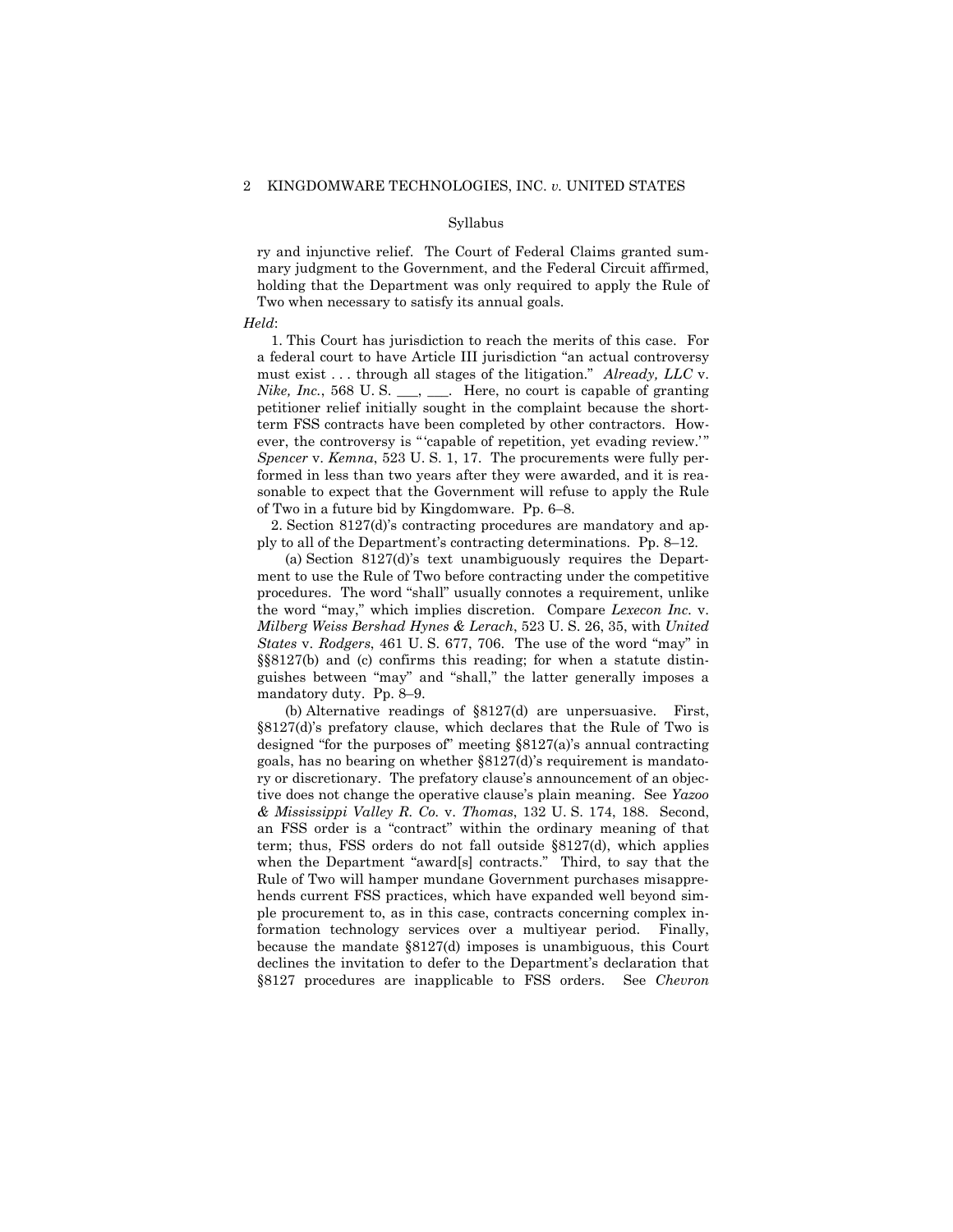## Syllabus

*U. S. A. Inc.* v. *Natural Resources Defense Council, Inc.*, 467 U. S. 837, 842–843. Pp. 9–12.

754 F. 3d 923, reversed and remanded.

THOMAS, J., delivered the opinion for a unanimous Court.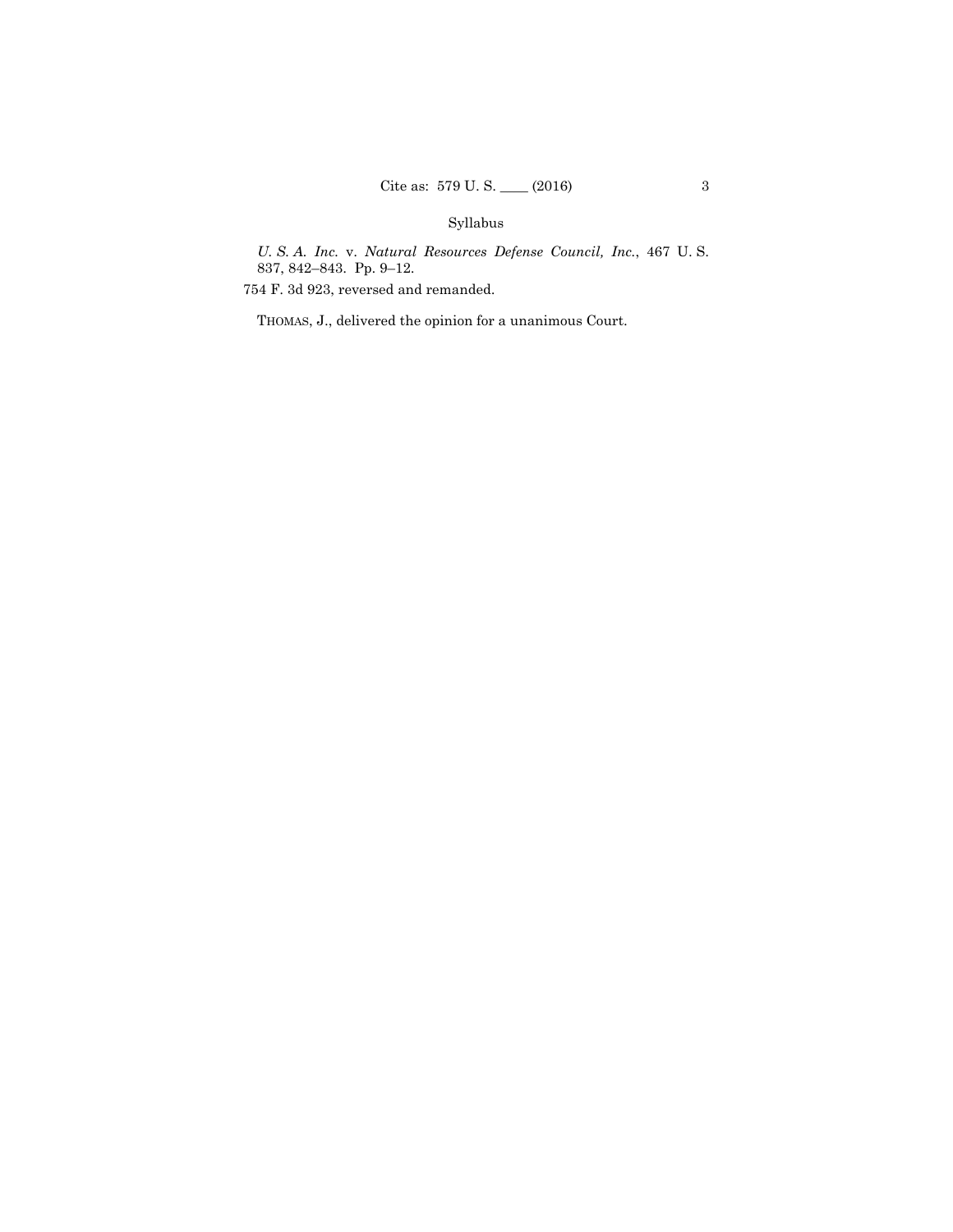preliminary print of the United States Reports. Readers are requested to notify the Reporter of Decisions, Supreme Court of the United States, Wash- ington, D. C. 20543, of any typographical or other formal errors, in order that corrections may be made before the preliminary print goes to press. NOTICE: This opinion is subject to formal revision before publication in the

## $\frac{1}{2}$  ,  $\frac{1}{2}$  ,  $\frac{1}{2}$  ,  $\frac{1}{2}$  ,  $\frac{1}{2}$  ,  $\frac{1}{2}$  ,  $\frac{1}{2}$ **SUPREME COURT OF THE UNITED STATES**

#### $\frac{1}{2}$  ,  $\frac{1}{2}$  ,  $\frac{1}{2}$  ,  $\frac{1}{2}$  ,  $\frac{1}{2}$  ,  $\frac{1}{2}$ No. 14–916

## KINGDOMWARE TECHNOLOGIES, INC., PETITIONER *v.* UNITED STATES

## ON WRIT OF CERTIORARI TO THE UNITED STATES COURT OF APPEALS FOR THE FEDERAL CIRCUIT

### [June 16, 2016]

## JUSTICE THOMAS delivered the opinion of the Court.

Petitioner Kingdomware Technologies, Inc., a veteranowned small business, unsuccessfully vied for a federal contract from the Department of Veterans Affairs to provide emergency-notification services. Kingdomware sued, arguing that the Department violated a federal law providing that it "shall award" contracts to veteran-owned small businesses when there is a "reasonable expectation" that two or more such businesses will bid for the contract at "a fair and reasonable price that offers best value to the United States." 38 U. S. C. §8127(d). This provision is known as the Rule of Two.

In this case, we consider whether the Department must use the Rule of Two every time it awards contracts or whether it must use the Rule of Two only to the extent necessary to meet annual minimum goals for contracting with veteran-owned small businesses. We conclude that the Department must use the Rule of Two when awarding contracts, even when the Department will otherwise meet its annual minimum contracting goals.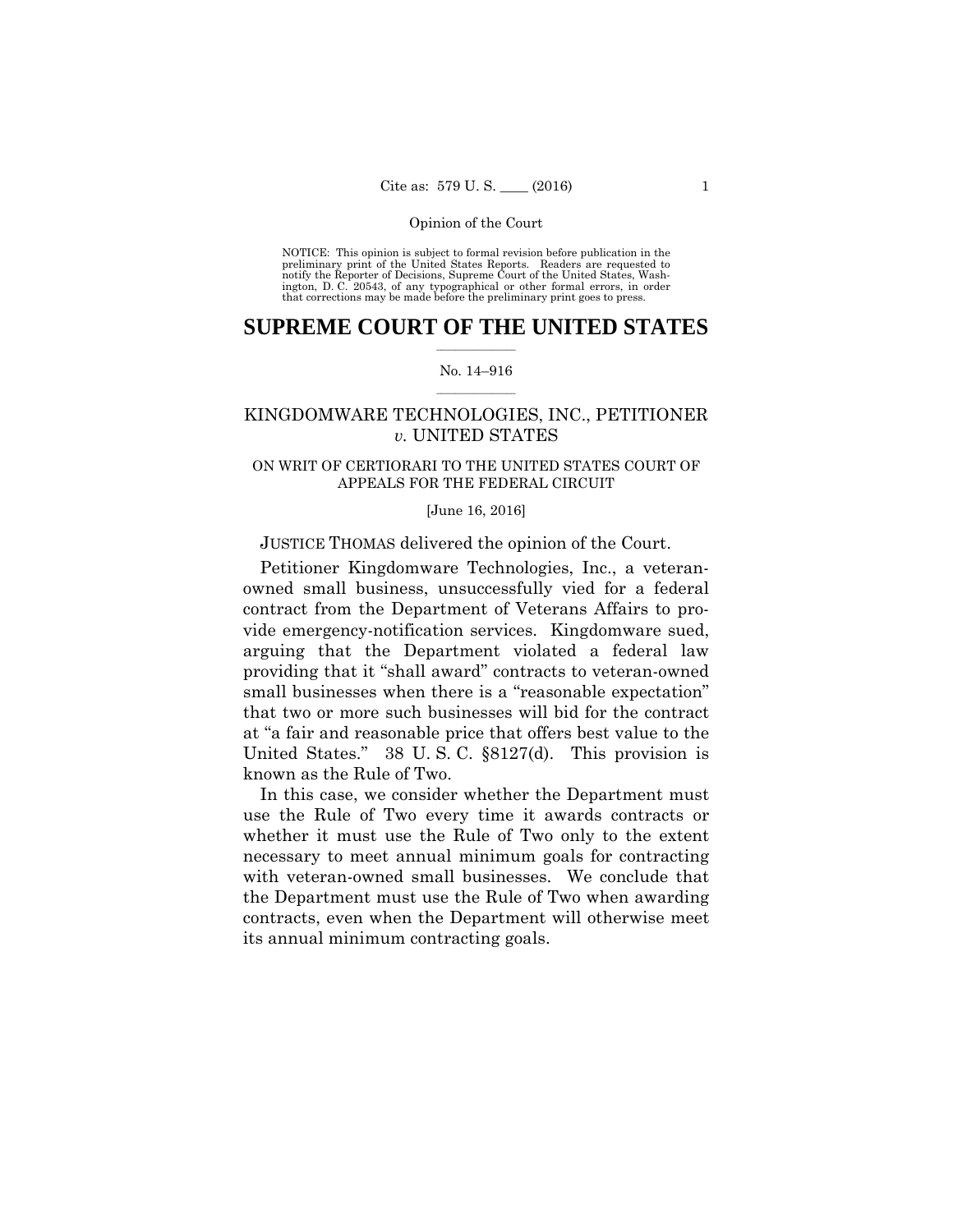#### I

This case concerns the interplay between several federal statutes governing federal procurement.

#### A

In an effort to encourage small businesses, Congress has mandated that federal agencies restrict competition for some federal contracts. The Small Business Act thus requires many federal agencies, including the Department of Veterans Affairs, to set aside contracts to be awarded to small businesses. The Act requires each agency to set "an annual goal that presents, for that agency, the maximum practicable opportunity" for contracting with small businesses, including those "small business concerns owned and controlled by service-disabled veterans." 15 U. S. C.  $§644(g)(1)(B)$ . And federal regulations set forth procedures for most agencies to "set aside" contracts for small businesses. See, *e.g.,* 48 CFR §19.502–2(b) (2015).

In 1999, Congress expanded small-business opportunities for veterans by passing the Veterans Entrepreneurship and Small Business Development Act, 113 Stat. 233. That Act established a 3% governmentwide contracting goal for contracting with service-disabled veteran-owned small businesses. 15 U.S.C.  $\S644(g)(1)(A)(ii)$ .

When the Federal Government continually fell behind in achieving these goals, Congress tried to correct the situation. Relevant here, Congress enacted the Veterans Benefits, Health Care, and Information Technology Act of 2006, §§502, 503, 120 Stat. 3431–3436 (codified, as amended, at 38 U. S. C. §§8127, 8128). That Act requires the Secretary of Veterans Affairs to set more specific annual goals that encourage contracting with veteran-owned and servicedisabled veteran-owned small businesses. §8127(a). The Act's "Rule of Two," at issue here, provides that the Department "shall award" contracts by restricting competition for the contract to service-disabled or other veteran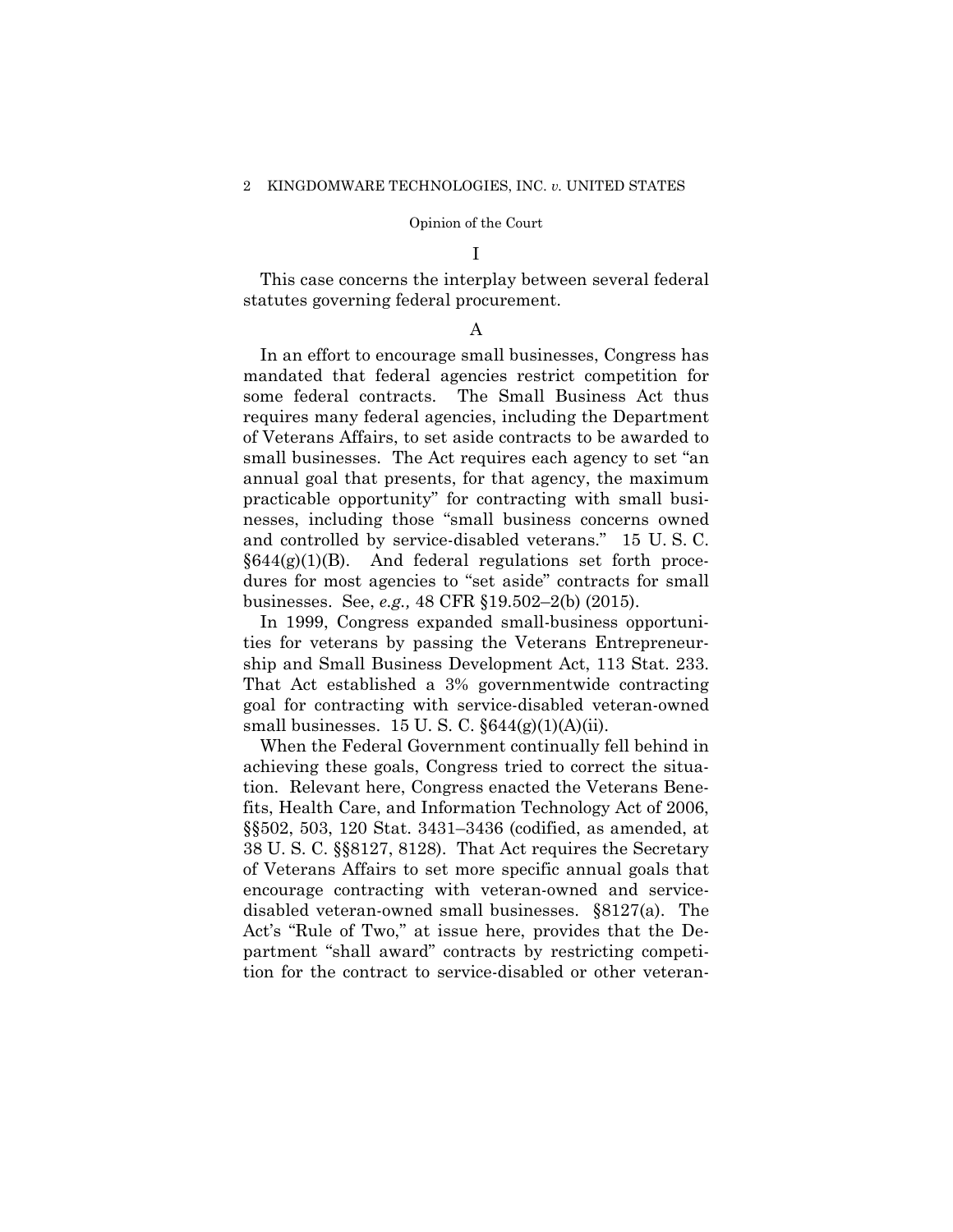owned small businesses. To restrict competition under the Act, the contracting officer must reasonably expect that at least two of these businesses will submit offers and that "the award can be made at a fair and reasonable price that offers best value to the United States." §8127(d).1

 be made at "a fair and reasonable price." 38 U. S. C. Congress provided two exceptions to the Rule. Under those exceptions, the Department may use noncompetitive and sole-source contracts when the contracts are below specific dollar amounts. Under §8127(b), a contracting officer "may use procedures other than competitive procedures" to award contracts to veteran-owned small businesses when the goods or services that are the subject of such contracts are worth less than the simplified acquisition threshold. 38 U. S. C. §8127(b); 41 U. S. C. §134 (establishing a "'simplified acquisition threshold'" of \$100,000); see also §1908 (authorizing adjustments for inflation); 75 Fed. Reg. 53130 (codified at 48 CFR §2.101  $(2010)$ ) (raising the amount to \$150,000). And under 38 U. S. C. §8127(c), a contracting officer "may award a contract to a [veteran-owned small business] using procedures other than competitive procedures" if the contract is worth more than the simplified acquisition threshold but less than \$5 million, the contracting officer determines that the business is "a responsible source with respect to performance of such contract opportunity," and the award can §8127(c).

<sup>&</sup>lt;sup>1</sup>This provision reads in full:

 the goals under subsection (a), and in accordance with this section, a "Except as provided in subsections (b) and (c), for purposes of meeting contracting officer of the Department shall award contracts on the basis of competition restricted to small business concerns owned and controlled by veterans if the contracting officer has a reasonable expectation that two or more small business concerns owned and controlled by veterans will submit offers and that the award can be made at a fair and reasonable price that offers best value to the United States." 38 U. S. C. §8127(d).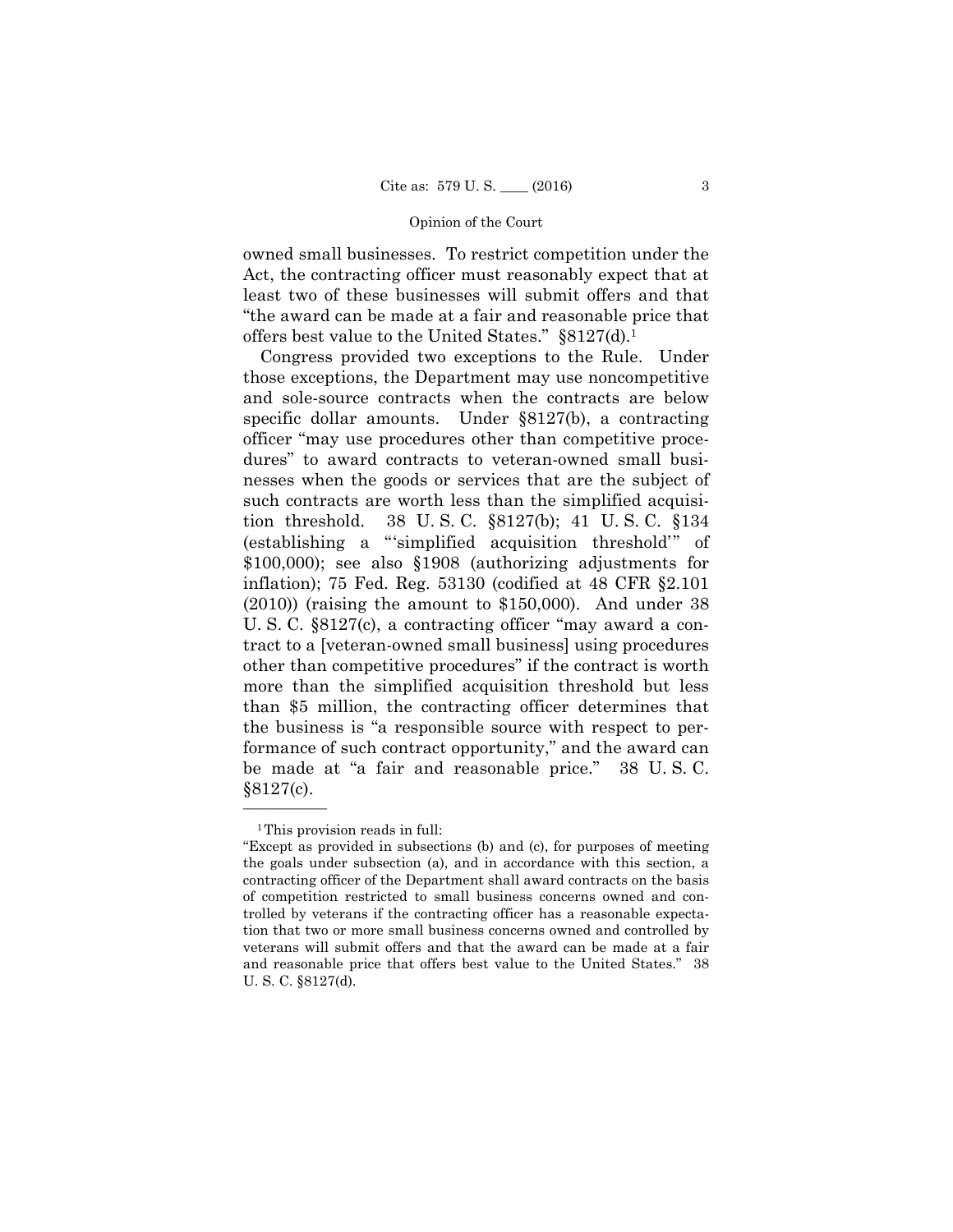#### 4 KINGDOMWARE TECHNOLOGIES, INC. *v.* UNITED STATES

## Opinion of the Court

In finalizing its regulations meant to implement the Act, the Department stated in a preamble that §8127's procedures "do not apply to [Federal Supply Schedule] task or delivery orders." VA Acquisition Regulation, 74 Fed. Reg. 64624 (2009). The Federal Supply Schedule (FSS) generally is a streamlined method for Government agencies to acquire certain supplies and services in bulk, such as office supplies or food equipment. 48 CFR §8.402(a) (2015). Instead of the normal bidding process for each individual order, FSS contracts are ordinarily prenegotiated between outside vendors and the General Services Administration, which negotiates on behalf of various Government agencies. See §8.402(b); *Sharp Electronics Corp.* v. *McHugh*, 707 F. 3d 1367, 1369 (CA Fed 2013). Under FSS contracts, businesses agree to provide "[i]ndefinite delivery" of particular goods or services "at stated prices for given periods of time." §8.402(a)*.* Agencies receive a list of goods and services available through the FSS. Because the terms of purchasing these goods and services have already been negotiated, contracting officers can acquire these items and services simply by issuing purchase orders.

B

Kingdomware Technologies, Inc., is a service-disabled veteran-owned small business. Around January 2012, the Department decided to procure an Emergency Notification Service for four medical centers.<sup>2</sup> In an emergency, this service sends important information to Department personnel. The Department sent a request for a price quotation to a non-veteran-owned company through the FSS system. That company responded with a favorable price, which the Department accepted around February 22,

<sup>2</sup>We use "Department" when referring to the Government as a party in this litigation.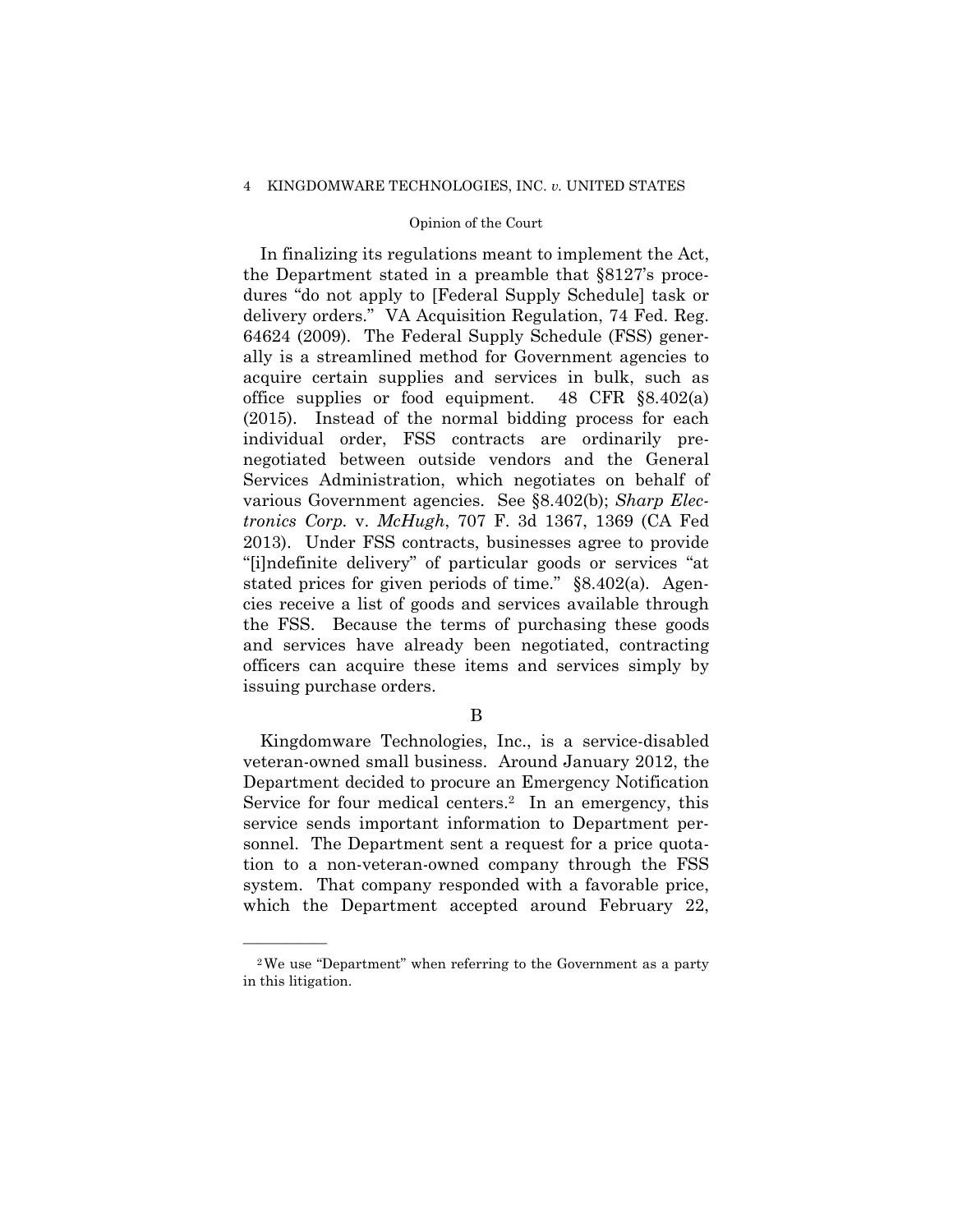2012. The agreement was for one year, with an option to extend the agreement for two more. The Department exercised the one option to extend the time, and performance was completed in May 2013. Decl. of Corydon Ford Heard III ¶8.

Kingdomware challenged the Department's decision to award the contract to a non-veteran-owned company by filing a bid protest with the Government Accountability Office (GAO). See 31 U. S. C. §3552(a). Kingdomware alleged that the Department procured multiple contracts through the FSS without restricting competition using the Rule of Two, as required by §8127. Kingdomware contended that the Department could not award the contracts at issue here without first checking to see whether at least two veteran-owned small businesses could perform the work at a fair and reasonable price. The GAO issued a nonbinding determination that the Department's failure to employ the Rule of Two was unlawful and recommended that the Department conduct market research to determine whether there were two veteran-owned businesses that could fulfill the procurement. The Department disagreed with the recommendation.

Petitioner then filed suit in the Court of Federal Claims and sought declaratory and injunctive relief.3 The Court of Federal Claims granted summary judgment to the Department. 107 Fed. Cl. 226 (2012).

 contracting. *Id.,* at 933–934. Instead, the court concluded, A divided panel of the Federal Circuit affirmed. 754 F. 3d 923 (2014). In the majority's view, §8127 did not require the Department to use the Rule of Two in all

<sup>3</sup>Petitioner's complaint additionally stated claims for two other bid protests. To simplify the proceedings, the parties entered into a joint stipulation of facts concerning only the one bid protest described above. The details concerning the two other disputed bids are relevant only for mootness analysis since the work related to both bids has been performed. See Part II, *infra*.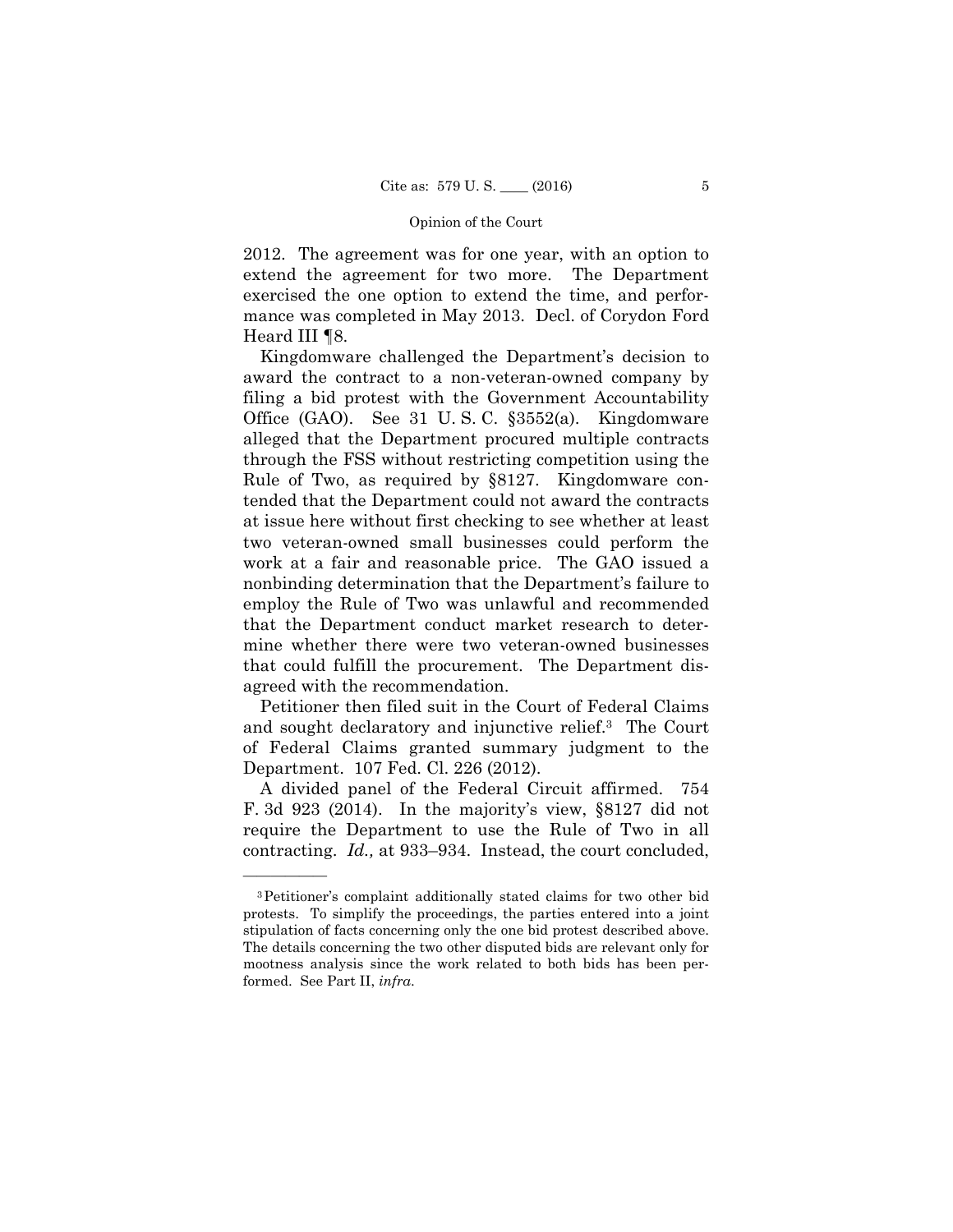mandatory application of the Rule of Two was limited to contracts necessary to fulfill its statutory purpose—to provide a means of satisfying the Department's annual contracting goals described in §8127(a). *Id.*, at 934*.* Thus, so long as those goals were satisfied, the Court of Appeals concluded, the Department need not apply the Rule of Two any further. *Ibid.* Judge Reyna dissented, arguing that §8127 employs mandatory language that "could not be clearer" in requiring the Department to apply the Rule of Two in every instance of contracting. *Id.,* at 935.

We granted certiorari to decide whether §8127(d) requires the Department to apply the Rule of Two in all contracting, or whether the statute gives the Department some discretion in applying the rule. 576 U.S.  $\qquad (2015)$ .

II

Before we reach the merits, we must assess our jurisdiction. Article III of the Constitution limits federal courts to deciding "Cases" and "Controversies," and "an actual controversy must exist not only at the time the complaint is filed, but through all stages of the litigation." *Already, LLC* v. *Nike, Inc.*, 568 U. S. \_\_\_, \_\_\_ (2013) (slip op., at 3–4) (internal quotation marks omitted).

Here, no live controversy in the ordinary sense remains because no court is now capable of granting the relief petitioner seeks. When Kingdomware filed this suit four years ago, it sought a permanent injunction and declaratory relief with respect to a particular procurement. The services at issue in that procurement were completed in May 2013. And the two earlier procurements, which Kingdomware had also protested, were complete in September 2012. See Decl. of Corydon Ford Heard III ¶¶6–8. As a result, no court can enjoin further performance of those services or solicit new bids for the performance of those services. And declaratory relief would have no effect here with respect to the present procurements because the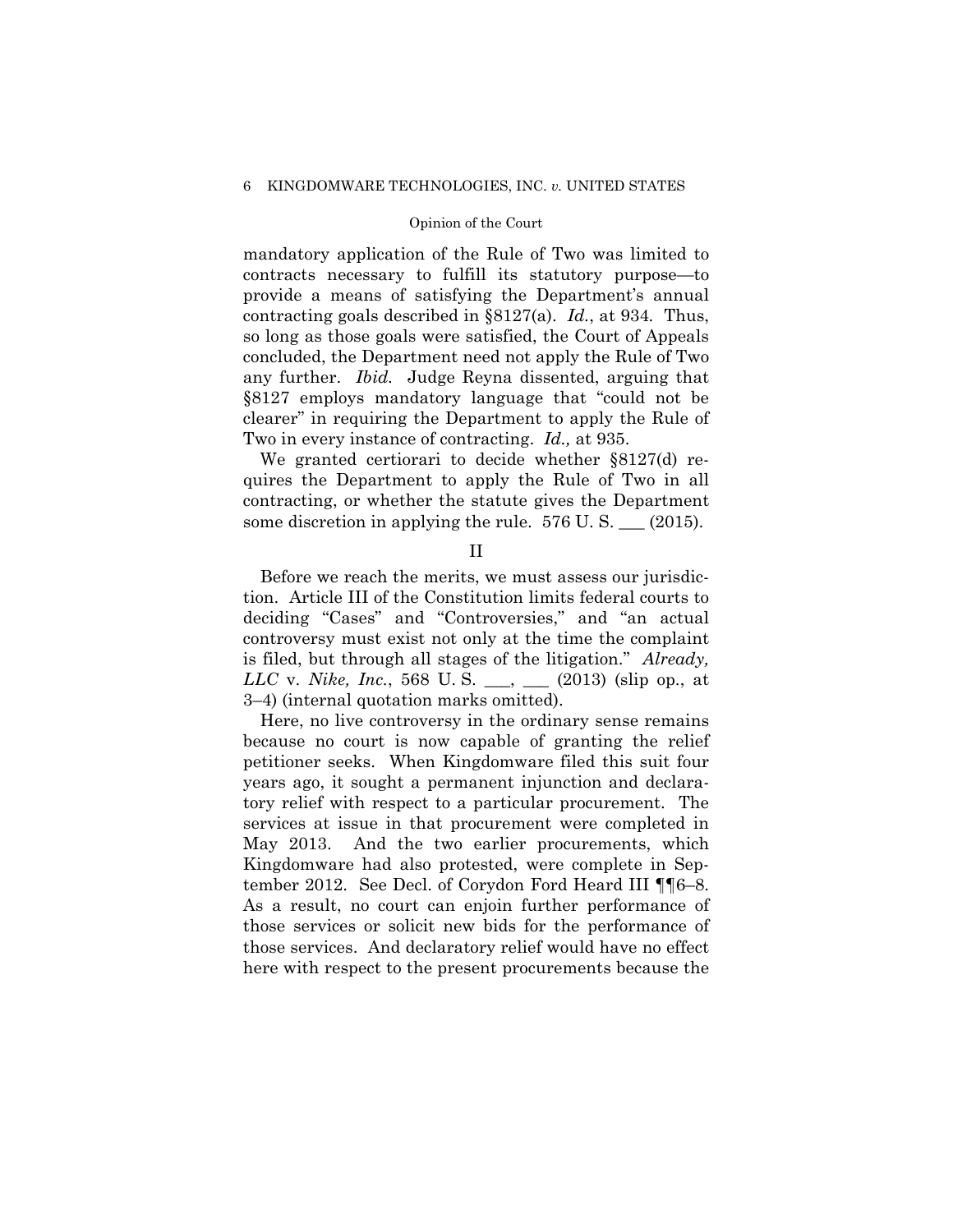services have already been rendered.

Although a case would generally be moot in such circumstances, this Court's precedents recognize an exception to the mootness doctrine for a controversy that is "'capable of repetition, yet evading review.'" *Spencer* v. *Kemna*, 523 U. S. 1, 17 (1998). That exception applies "only in exceptional situations," where (1) "the challenged action [is] in its duration too short to be fully litigated prior to cessation or expiration," and (2) "there [is] a reasonable expectation that the same complaining party [will] be subject to the same action again." *Ibid.* (internal quotation marks omitted; brackets in original).

 That exception applies to these short-term contracts. First, the procurements were fully performed in less than two years after they were awarded. We have previously held that a period of two years is too short to complete judicial review of the lawfulness of the procurement. See *Southern Pacific Terminal Co.* v. *ICC*, 219 U. S. 498, 514– 516 (1911). Second, it is reasonable to expect that the Department will refuse to apply the Rule of Two in a future procurement for the kind of services provided by Kingdomware. If Kingdomware's interpretation of §8127(d) is correct, then the Department must use restricted competition rather than procure on the open market. And Kingdomware, which has been awarded many previous contracts, has shown a reasonable likelihood that it would be awarded a future contract if its interpretation of §8127(d) prevails. See Decl. of Corydon Ford Heard III  $\P$ 11–15 (explaining that the company continues to bid on similar contracts). Thus, we have jurisdiction because the same legal issue in this case is likely to recur in future controversies between the same parties in circumstances where the period of contract performance is too short to allow full judicial review before performance is complete. Our interpretation of §8127(d)'s requirements in this case will govern the Department's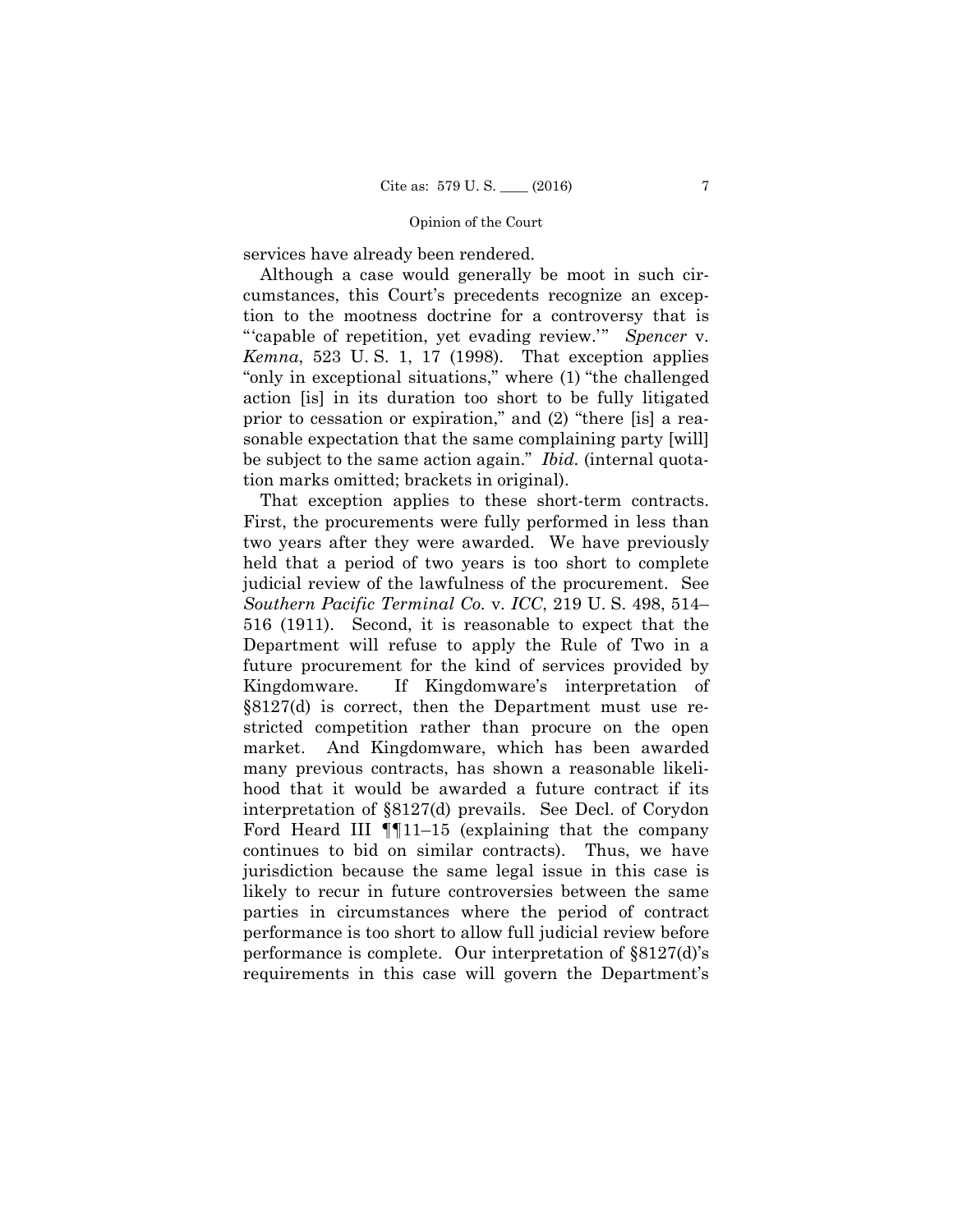future contracting.

## III

On the merits, we hold that §8127 is mandatory, not discretionary. Its text requires the Department to apply the Rule of Two to all contracting determinations and to award contracts to veteran-owned small businesses. The Act does not allow the Department to evade the Rule of Two on the ground that it has already met its contracting goals or on the ground that the Department has placed an order through the FSS.

A

 of the statute." *Barnhart* v. *Sigmon Coal Co.*, 534 U. S. In statutory construction, we begin "with the language 438, 450 (2002). If the statutory language is unambiguous and "the statutory scheme is coherent and consistent"—as is the case here—"[t]he inquiry ceases." *Ibid.* 

We hold that §8127(d) unambiguously requires the Department to use the Rule of Two before contracting under the competitive procedures. Section 8127(d) requires that "a contracting officer of the Department *shall*  award contracts" to veteran-owned small businesses using restricted competition whenever the Rule of Two is satisfied, "[e]xcept as provided in subsections (b) and (c)." (Emphasis added.) Subsections (b) and (c) provide, in turn, that the Department "may" use noncompetitive procedures and sole-source contracts for lower value acquisitions. §§8127(b), (c). Except when the Department uses the noncompetitive and sole-source contracting procedures in subsections (b) and (c), §8127(d) requires the Department to use the Rule of Two before awarding a contract to another supplier. The text also has no exceptions for orders from the FSS system.

Congress' use of the word "shall" demonstrates that §8127(d) mandates the use of the Rule of Two in all con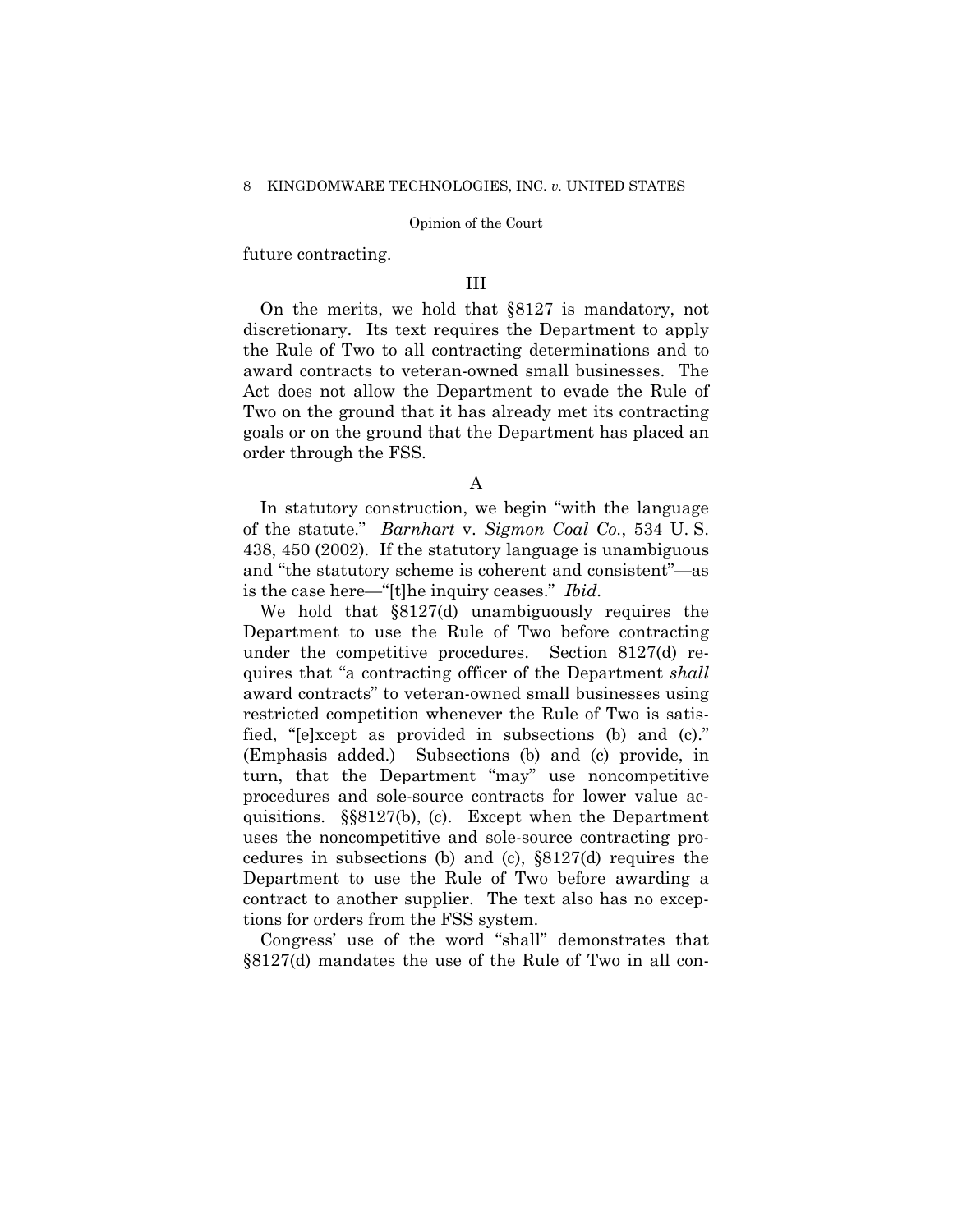tracting before using competitive procedures. Unlike the word "may," which implies discretion, the word "shall" usually connotes a requirement. Compare *Lexecon Inc.* v. *Milberg Weiss Bershad Hynes & Lerach*, 523 U. S. 26, 35 (1998) (recognizing that "shall" is "mandatory" and "normally creates an obligation impervious to judicial discretion"), with *United States* v. *Rodgers*, 461 U. S. 677, 706 (1983) (explaining that "[t]he word 'may,' when used in a statute, usually implies some degree of discretion"). Accordingly, the Department *shall* (or *must*) prefer veteranowned small businesses when the Rule of Two is satisfied.

The surrounding subsections of §8127 confirm that Congress used the word "shall" in §8127(d) as a command. Like §8127(d), both §8127(b) and §8127(c) provide special procedures "[f]or purposes of meeting the goals under [§8127(a)]." §§8127(b), (c). But, in contrast to §8127(d), those latter two provisions state that "a contracting officer of the Department *may* use" (or, for §8127(c), "*may*  award") such contracts. §§8127(b), (c) (emphasis added). When a statute distinguishes between "may" and "shall," it is generally clear that "shall" imposes a mandatory duty. See *United States ex rel. Siegel* v. *Thoman*, 156 U. S. 353, 359–360 (1895). We see no reason to depart from the usual inference here.

We therefore hold that, before contracting with a nonveteran owned business, the Department must first apply the Rule of Two.4

## B

The Federal Circuit and the Department offered several

<sup>4</sup>We need not decide today precisely what sort of search for veteranowned small businesses the Department must conduct to comply with the Rule of Two. We do not decide, for example, whether the Department may satisfy its obligations by searching for eligible veteran-owned small businesses within the FSS, or whether it must conduct a broader search for such businesses.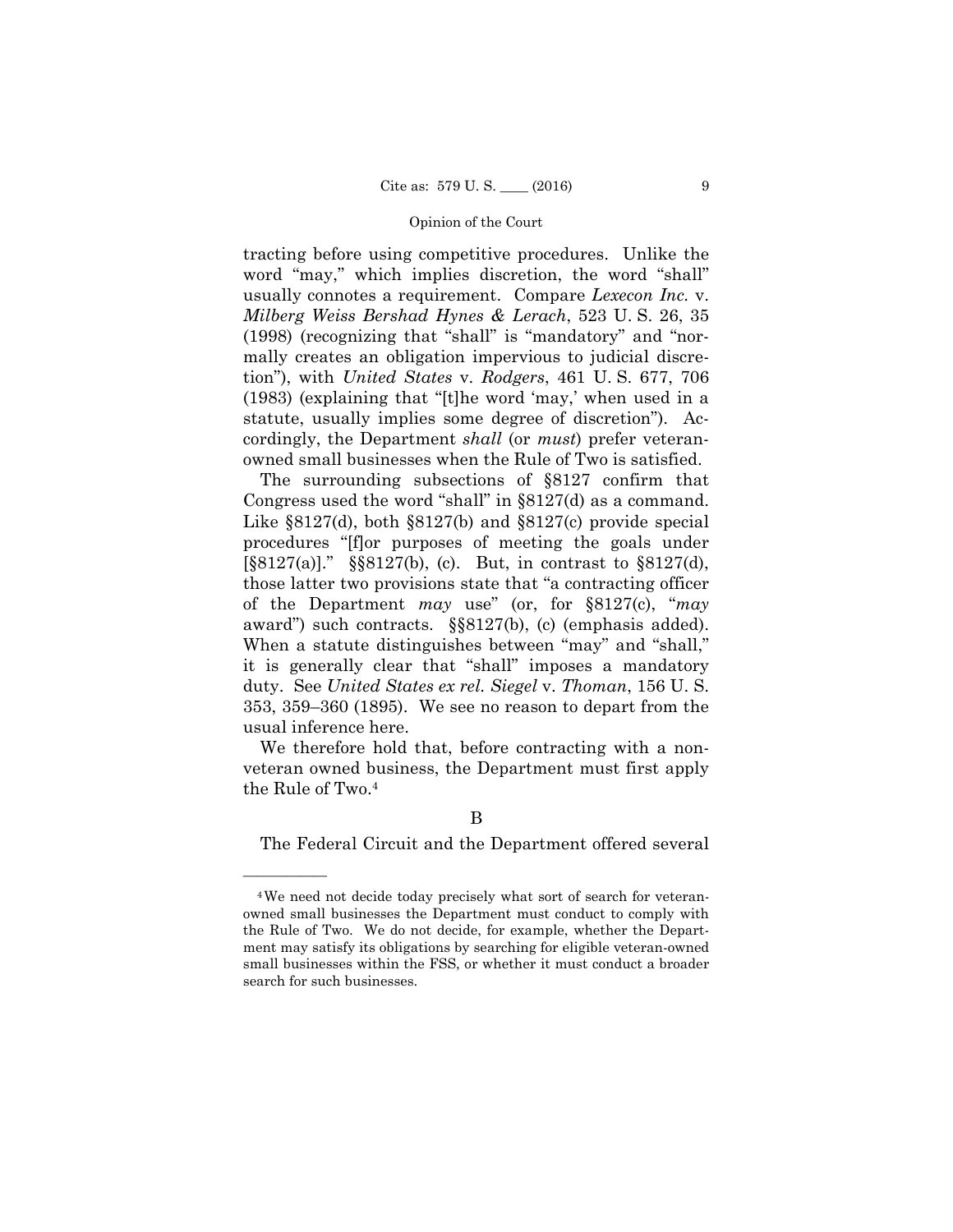reasons for their alternative reading of §8127(d) as a discretionary provision that the Department can disregard for at least some contracting decisions. We disagree with them.

 that the Department is required to set under §8127(a). To hold that §8127(d) is discretionary, the Federal Circuit relied on §8127(d)'s prefatory clause. 754 F. 3d, at 933. That clause declares that the Rule of Two is designed "for the purposes of " meeting the annual contracting goals The Department originally made a similar argument before changing arguments in its briefing on the merits. Compare Brief in Opposition 13–15 with Brief for United States 24–25.

But the prefatory clause has no bearing on whether §8127(d)'s requirement is mandatory or discretionary. The clause announces an objective that Congress hoped that the Department would achieve and charges the Secretary with setting annual benchmarks, but it does not change the plain meaning of the operative clause, §8127(d). See *Yazoo & Mississippi Valley R. Co.* v. *Thomas*, 132 U. S. 174, 188 (1889) (explaining that prefatory clauses or preambles cannot change the scope of the operative clause).

 required to return to competitive bidding. If we interpreted The Federal Circuit's interpretation also would produce an anomaly. If the Federal Circuit's understanding of §8127(d)'s prefatory clause were correct, then §§8127(b) and (c), which also contain "[f]or purposes of meeting the goals" clauses, would cease to apply once the Department meets the Secretary's goal, and the Department would be the "purposes" clause of §8127(d) to mean that its mandate no longer applies if the goals are met, then the identical "purposes" clauses of §§8127(b) and (c) would also render those clauses' permissive mandates inapplicable. This would require the Department, once the goals are met, to award bids using the default contracting pro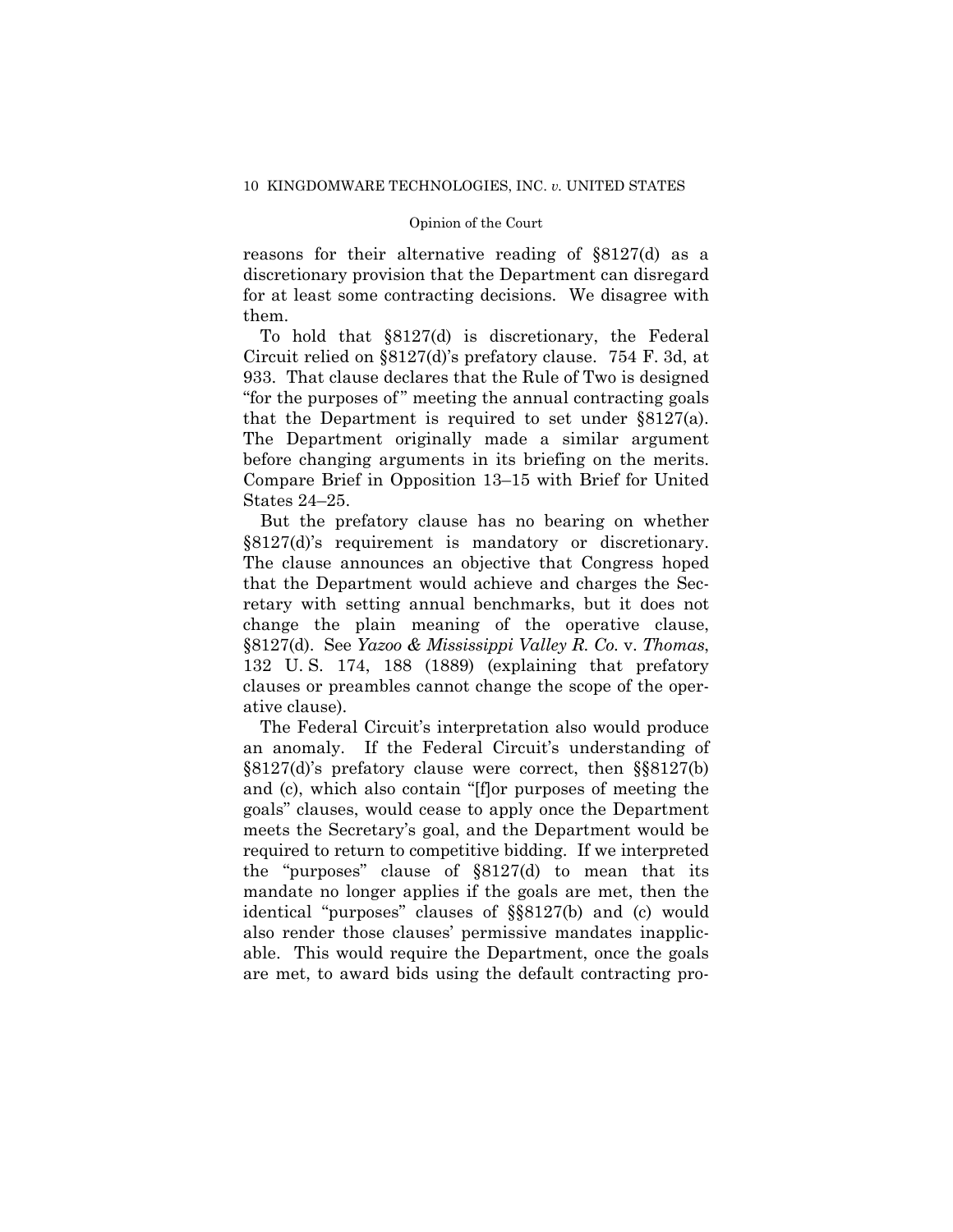cedures rather than to use the noncompetitive and singlesource provisions in §§8127(b) and (c).

Second, the Department argues that the mandatory provision does not apply to "orders" under "pre-existing FSS contracts." Brief for United States 25. The Department failed to raise this argument in the courts below, and we normally decline to entertain such forfeited arguments. See *OBB Personenverkehr AG* v. *Sachs*, 577 U. S. \_\_\_, \_\_\_ (2015) (slip op., at 10). But the Department's forfeited argument fails in any event. Section 8127(d) applies when the Department "award[s] contracts." When the Department places an FSS order, that order creates contractual obligations for each party and is a "contract" within the ordinary meaning of that term. See, *e.g.*, Black's Law Dictionary 389 (10th ed. 2014) ("[a]n agreement between two or more parties creating obligations that are enforceable or otherwise recognizable at law"). It also creates a "contract" as defined by federal regulations, namely, a "mutually binding legal relationship obligating the seller to furnish the supplies or services . . . and the buyer to pay for them," including "all types of commitments that obligate the Government to an expenditure of appropriated funds and" (as a general matter) "are in writing." 48 CFR §2.101 (2015). An FSS order creates mutually binding obligations: for the contractor, to supply certain goods or services, and for the Government, to pay. The placement of the order creates a new contract; the underlying FSS contract gives the Government the option to buy, but it does not require the Government to make a purchase or expend funds. Further confirming that FSS orders are contracts, the Government is not completely bound by the FSS contract's terms; to the contrary, when placing orders, agencies may sometimes seek different terms than are listed in the FSS. See §8.405–4 (permitting agencies to negotiate some new terms, such as requesting "a price reduction," when ordering from the FSS).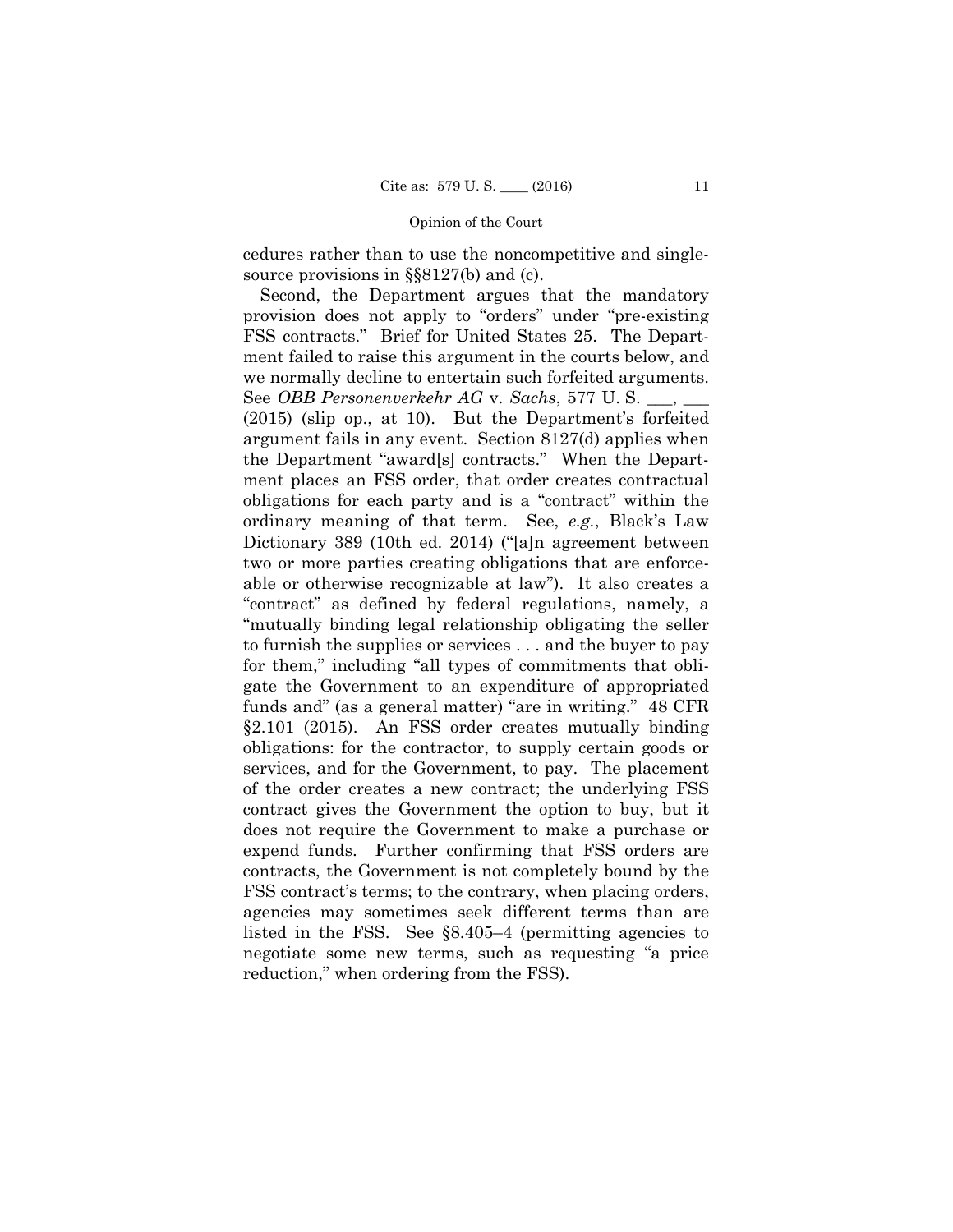Third, the Department contends that our interpretation fails to appreciate the distinction between FSS orders and contracts. The Department maintains that FSS orders are only for simplified acquisitions, and that using the Rule of Two for these purchases will hamper mundane purchases like "griddles or food slicers." Brief for United States 21.

 owned small business. See 38 U. S. C. §8127(b). But this argument understates current practices under the FSS. The Department has expanded use of the FSS well beyond simple procurement. See Brief for Iraq and Afghanistan Veterans of America as *Amicus Curiae* 14–16. This case proves the point: the contract at issue here concerned complex information technology services over a multiyear period. Moreover, the Department may continue to purchase items that cost less than the simplified acquisition threshold (currently \$150,000) through the FSS, if the Department procures them from a veteran-

Finally and relatedly, the Department asks us to defer to its interpretation that FSS "orders" are not "contracts." See *Chevron U. S. A. Inc.* v. *Natural Resources Defense Council, Inc.*, 467 U. S. 837, 843–844 (1984) (establishing deference to an agency's interpretation of an ambiguous statute). Even assuming, *arguendo,* that the preamble to the agency's rulemaking could be owed *Chevron* deference, we do not defer to the agency when the statute is unambiguous. See *id.,* at 842–843. For the reasons already given, the text of §8127(d) clearly imposes a mandatory duty. Thus, we decline the Department's invitation to defer to its interpretation.

\* \* \*

We hold that the Rule of Two contracting procedures in §8127(d) are not limited to those contracts necessary to fulfill the Secretary's goals under §8127(a). We also hold that §8127(d) applies to orders placed under the FSS. The judgment of the Court of Appeals for the Federal Circuit is